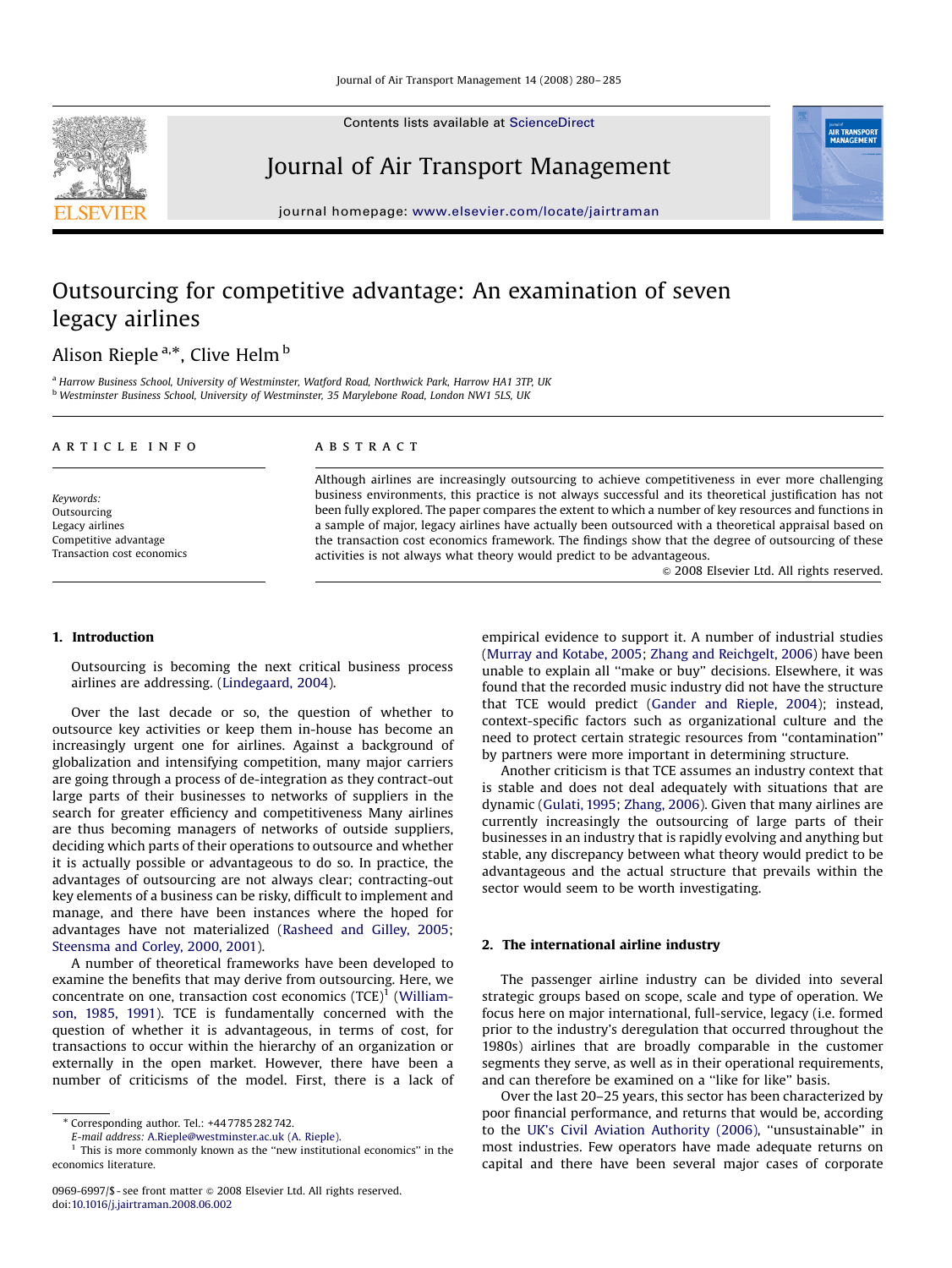failure. The airline industry is generally less profitable than the wider economy and also its supplier industries such as aircraft manufacturing, airports, aircraft leasing, and catering. Historically, it has also been subject to government intervention; most legacy airlines, or ''flag carriers'', have at one time been either partially or wholly state owned and controlled or have enjoyed, in some way, a degree of government protection. Although this has generally lessened over the last two decades, in some countries these airlines are still to some extent protected from failure.

Since the late 1970s, the main strategic drivers in this sector, in addition to the rising incomes of potential customers have been industry liberalization as well as growing competition that has accompanied a world-wide lowering of economic and trade barriers. Legacy carriers have found their markets increasingly open to both international rivals and new entrants such as lowcost operators ([Morrell, 2005](#page--1-0)). Similar forces have led to restructuring and a growth in outsourcing in other industries ([Haberberg and Rieple, 2007](#page--1-0)) but, as [Pilling \(2002\)](#page--1-0) has pointed out, this process seems to be happening rather later in the airline probably because airline operations are still influenced by government intervention. Moves to outsource are also counterbalanced, in theory at least, by the possibility that contracting-out what might be seen as safety-critical functions may be too risky to leave to partners over which a firm does not have direct hierarchical control.

#### 3. Theoretical underpinnings of outsourcing

Historically, much of TCE theory has been concerned with why organizations exist. Today, it is used to consider where the boundaries of firms lie, and thus the factors that make specific organizations and their industries take a particular form ([Wil](#page--1-0)[liamson, 1991\)](#page--1-0). Key questions for firms are whether they should buy their inputs on the open market, develop them in-house, or choose some intermediate or hybrid form such as a joint venture or strategic alliance [\(Zenger and Hesterly, 1997\)](#page--1-0).

There are five principal dimensions of TCE theory. Opportunism is the potential risk of sequestration of key assets by outside suppliers. Asset-specificity refers to the degree to which an asset is valuable in the context of a specific transaction; this is relevant because of its interplay with opportunism. Frequency of use implies that transactions carried out only very infrequently do not need to be undertaken within an organization's hierarchy. Bounded rationality refers to the degree of difficulty in forming transactional contracts because of the limitations of managers' knowledge and perceptions. Environmental uncertainty increases the problems arising from bounded rationality. These five dimensions interact to predict whether an activity is most efficiently carried out in-house or outsourced.

Hybrid arrangements are increasingly common, particularly in biotechnology or pharmaceuticals firms where there is a need for high levels of innovation and technological development ([Haberberg and Rieple, 2007\)](#page--1-0). These arrangements allow firms to achieve low costs through economies of scale and scope from diversification, as well as to build specific assets such as dedicated cultures and knowledge that can be protected from being damaged by a larger, more dominant, player through separation ([Gander et al., 2007\)](#page--1-0).

Although TCE uses the term assets mainly in the sense of physical things, it can also refer to intangibles like brands and proprietary technologies as well as core competences and capabilities—things that an organization does exceptionally well. In the case of the airline industry, some of the most important assets may be know-how or other resources that cannot be traded directly but nevertheless are potential sources of risk if lost. These

include competences in network coordination and customer service management; on the other hand, other key assets, such as landing slots, can be traded relatively easily.

Such resources are also a potential source of transaction costs. Specialized assets that are irrevocably committed outside the organization to a particular undertaking and which cannot easily be reallocated elsewhere are a potential source of costs because of the need for protection against the risk of hold-up from suppliers or co-stakeholders who may gain access to, or control over, them ([Fill and Visser, 2000](#page--1-0); [Gadde and Snehota, 2000](#page--1-0)). The costs of protecting against the risks of opportunism are likely to be higher the more critical the asset, although they may be reduced by psycho-social factors such as trust, long-standing relationships or location in an open network that is knowledgeable about behaviour and reputations. Costs may also escalate beyond expectations due to misunderstood contract details, reduced performance standards, or the failure to achieve expected quality, a particular problem in a fast-changing environment [\(Lacity et al.,](#page--1-0) [1995](#page--1-0)).

Thus, the picture that emerges of risks and costs set against the potential benefits of outsourcing is a complex one. Although costs may be saved through contracting-out as a result of factors such as economies of scale, low-cost locations, specialization, flexibility and the resulting competences that come from experience ([Fill](#page--1-0) [and Visser, 2000](#page--1-0); [Jennings, 2002\)](#page--1-0) these costs may be increased by the need to protect against the risk of hold-up of valuable assets. In the airline industry, the relative weight of, or interplay between, the various mitigating factors are complicated further by a legacy of government intervention and regulation, particularly in the area of safety, as well as a rapidly changing and evolving industry context that is no longer national but global in scope. Assessing the relative costs or strategic benefits of outsourcing in the airline industry is therefore likely to be challenging. Nevertheless, TCE provides an attractive perspective for assessing the structural changes in airline industry in recent years, and while it is clear that the industry is moving towards a networked form, in which hierarchical control is no longer necessarily seen to be the best way of organizing industry structure, the issue of whether this has happened in line with predictive theory offers scope for enquiry.

#### 4. The investigation

A sample of international legacy airlines is used to examine their outsourcing strategies in five key functional areas in order to to explore whether these functions are carried out within a hierarchical structure or outsourced in some way. This actual practice is then compared against what TCE theory would predict to be the most advantageous arrangement in each case. The sample is purposive; all are major, full-service international carriers that compete in a global industry. To get geographical coverage, we look at two airlines from North America (American Airlines, United Airlines), two from the Pacific Rim (Cathay Pacific, and Qantas), and three from Europe (France—KLM, SAS, British Airway).

The functions examined are critical airline activities, all of which have been the subject of considerable debate within the industry about the merits or otherwise of outsourcing them. These functions are plane acquisition and ownership, engineering and aircraft maintenance, customer sales and ticketing, in-flight catering and corporate identity and brand management. The data are taken from a wide range of secondary sources including industry surveys, academic and industry journals and the airlines' own corporate websites.